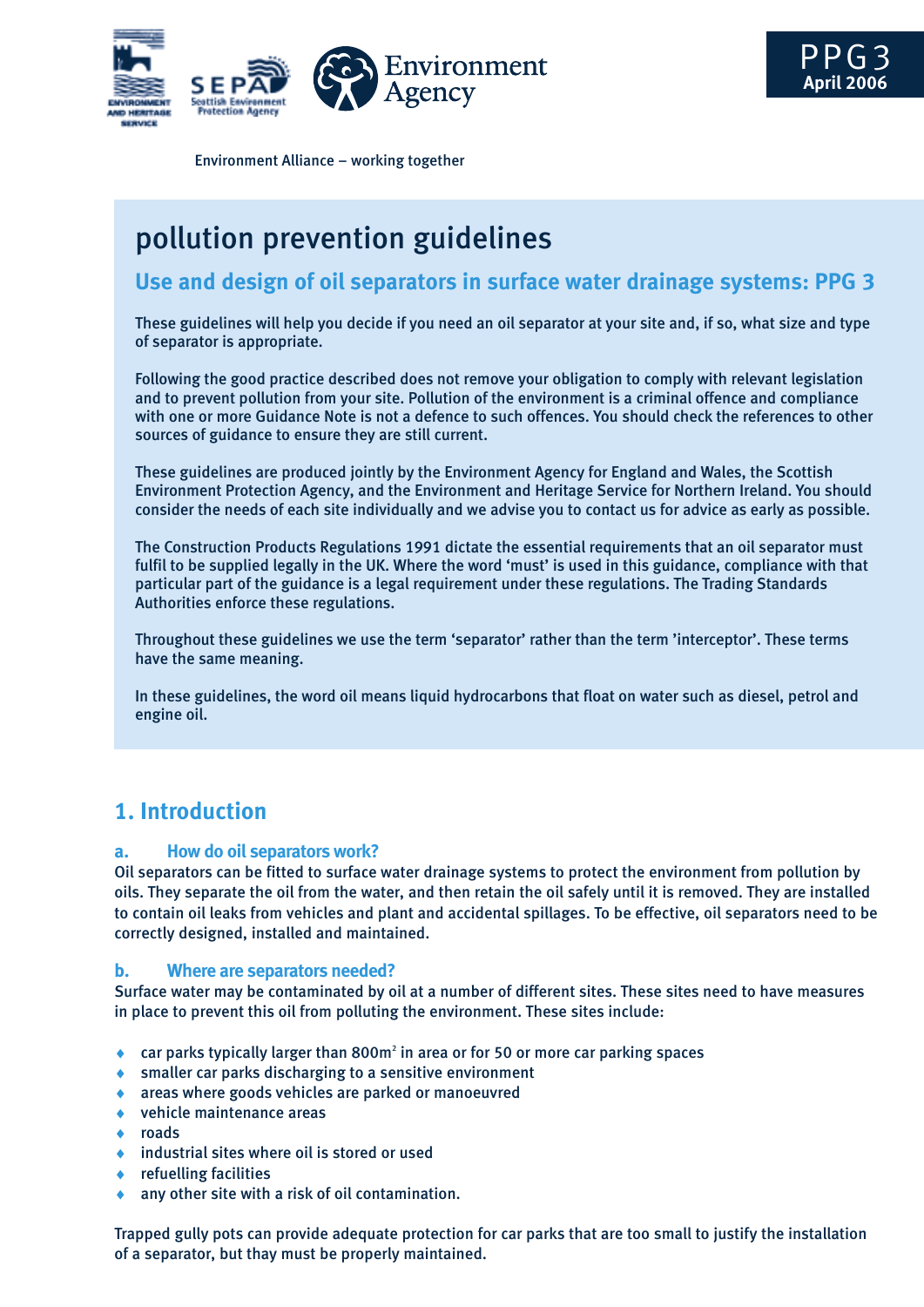You might not need an oil separator if you use 'sustainable drainage systems' (SUDS). The SUDS approach should be used on all sites to minimise the impact of the development on the environment. In Scotland, the use of the SUDS approach is a legal requirement. Techniques that control pollution close to the source, such as permeable surfaces or infiltration trenches, can offer a suitable means of treatment for run-off from low risk areas such as roofs, car parks, and non-operational areas. In higher risk areas you might need other SUDS facilities such as constructed ponds, wetlands or swales. For detailed information on SUDS, see references 1-4. Where there is a high risk of oil contamination, it may be appropriate to use an oil separator as part of the SUDS scheme.

If you do need an oil separator, you will need to consider where it will discharge. It is important to speak to us as early as possible if you plan to discharge to surface water drains, to a watercourse or to the ground, as you might require our consent. In Northern Ireland any discharge from an oil separator will require consent. We do not issue these consents automatically and, if we allow a discharge, we might impose strict controls on the level of polluting substances in it such as oils. If you install a separator discharging to surface water you will need a Class 1 separator (see Section 3a)

If your separator will discharge to a foul sewer, you must contact your local sewer provider before doing so. For discharges to foul sewer you will need a Class 1 or Class 2 separator (see Section 3a). If your separator will discharge to a surface water sewer that is owned by the sewer provider, you must also contact them before you connect to that sewer.

Drainage from areas such as scrapyards, storage and handling areas for chemicals (solvents, acids etc), and washing bays are likely to be contaminated with substances other than oil, and should normally drain to the foul sewer with the approval of the sewer provider. The local sewer provider might require the discharge to have a separator and you must consult them. Discharge from such areas is not suitable for drainage to surface water drains, a watercourse or to the ground.

Drainage containing detergents should not pass to a separator that discharges to surface water because the detergents prevent the separator from working properly.

For general guidance on preventing pollution from your site, see Reference 9.

# **2. Choosing the right separator**

Use the flow chart to help you select the appropriate system for your site. More than one separator might be required on larger sites or a site with many activities. You will need to consider the local circumstances and risk factors including:

- $\bullet$  the discharge point of your proposed separator
- the environmental sensitivity of your location
- activities on your site

We advise that SUDS should be incorporated into the surface water drainage whenever possible and in Scotland, this is a legal requirement. This may remove the requirement for an oil separator.

#### **Notes to accompany the flowchart**

<sup>1</sup> You must seek prior permission from your local sewer provider before you decide which separator to install and before you make any discharge.

<sup>2</sup> You must seek prior permission from us before you decide which separator to install.<br><sup>3</sup> In this case, if it is considered that there is a low risk of pollution a source control SUDS scheme may be appropriate.

<sup>4</sup> In certain circumstances, the sewer provider may require a Class 1 separator for discharges to sewer to prevent explosive atmospheres from being generated.

<sup>5</sup> Drainage from higher risk areas such as vehicle maintenance yards and goods vehicle parking areas should be connected to foul sewer in preference to surface water.

6 In certain circumstances, a separator may be one of the devices used in the SUDS scheme. Ask us for advice.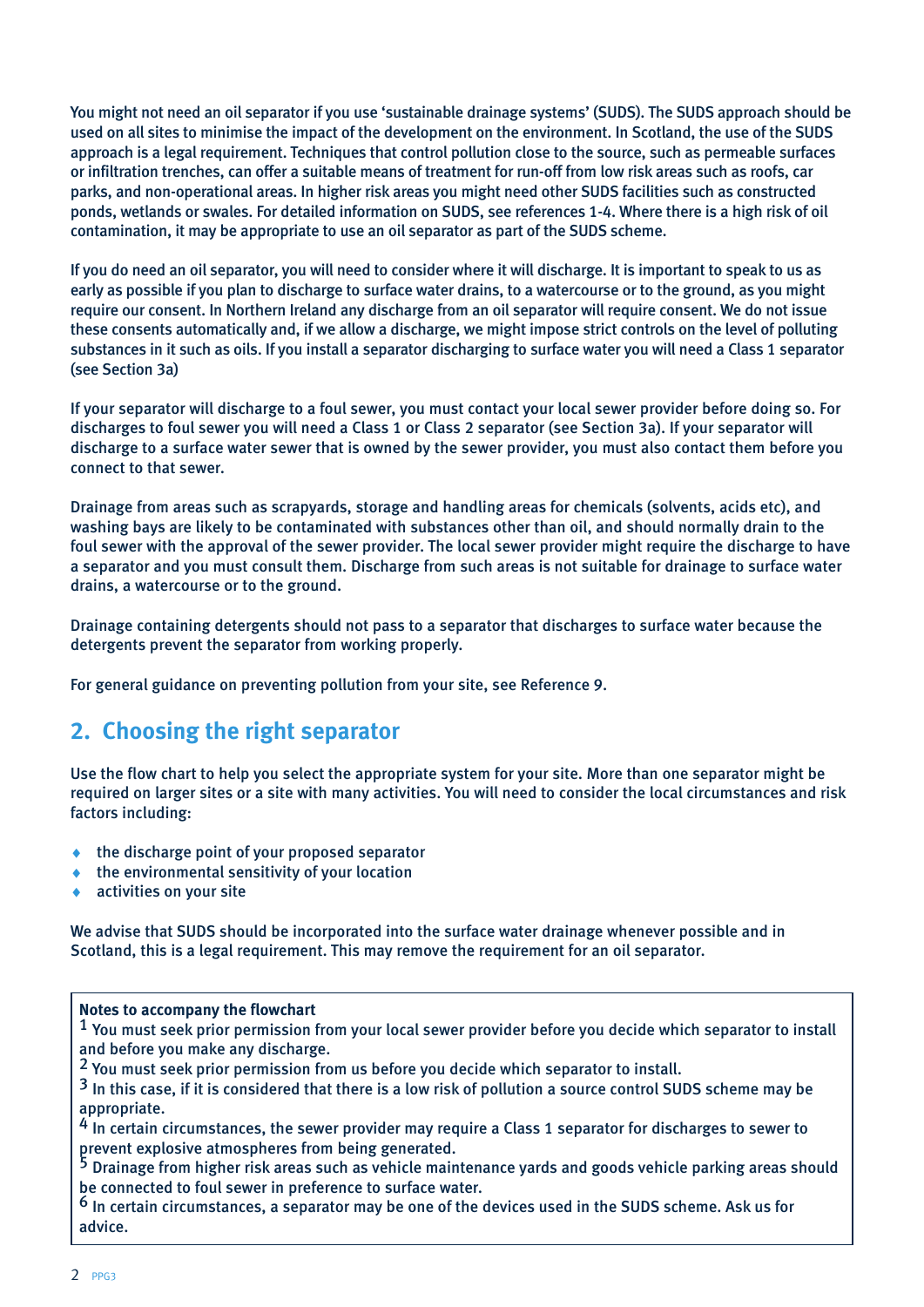

# **3. Separator standards and types**

The UK has adopted a two-part European Standard (BS EN 858-1:2002 and BS EN 858-2:2003; Reference 5) for the design, use, selection, installation, operation and maintenance of prefabricated oil separators. The Construction Products Regulations require that new prefabricated separators (made off site and then installed) must satisfy certain essential requirements. Demonstration of fulfilment of these requirements can be provided by compliance with the mandated clauses of BS EN 858-1. You can obtain a list of separators through our websites that identifies the separators for which evidence of oil separating performance has been supplied, examined and accepted. When using this list, you must check on the website that you are using the current version, as it will be updated regularly.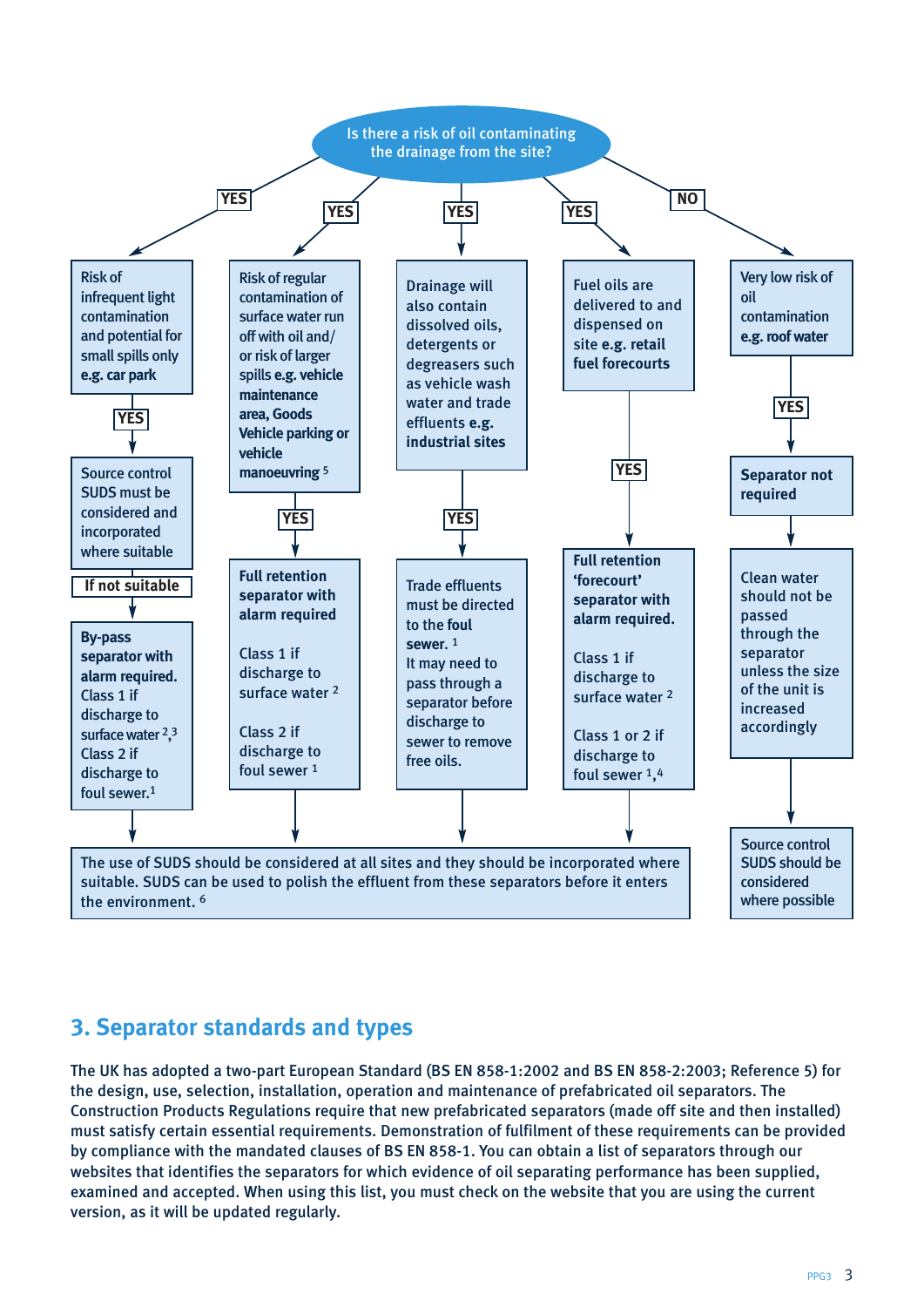#### **a. Separator classes**

BS EN 858 refers to two 'classes' of separator, based on performance under standard test conditions.

*Class 1 separators* are designed to achieve a discharge concentration of less than 5 mg/litre of oil under standard test conditions. These separators are **required for discharges to surface water drains and the water environment.** Many Class 1 separators contain coalescing devices, which draw the oil droplets together and facilitate the separation.

♦ *Class 2 separators* are designed to achieve a discharge concentration of less than 100 mg/litre of oil under standard test conditions. They are suitable for dealing with discharges where a lower quality requirement applies such as **discharges to the foul sewer** (but check first with your sewer provider).

Both classes can be produced as 'full retention', 'bypass' or 'forecourt' separators (see below).

The oil concentration limits of 5 mg/litre and 100 mg/litre only apply under standard test conditions. You should not expect separators to always perform within these limits under field conditions. In addition, these levels of oil might be too high in some environmentally sensitive areas to allow the discharge to pass into the water environment without additional treatment.

#### **b. Full retention separators**

Full retention separators treat the full flow that can be delivered by the drainage system. The 'full flow' is normally equivalent to the flow generated by a rainfall intensity of 65 mm/hour

Full retention separators are used where there is a risk of regular contamination with oil and a foreseeable risk of significant spillages e.g. vehicle maintenance areas and retail fuel forecourts.

You need to consider the flow rates of potential spillages delivered to the separator from the drainage system and the oil storage volume of the separator needs to be sufficient to retain the entire spillage. See Section 9 for more information about preparing for emergencies.

On large sites, some short-term storage upstream of the separator might be an acceptable means of limiting the flow rate and the size of separator needed. Any surface water stored cannot be pumped through the separator unless the separator is specifically designed to receive pumped inflows and a low-shear, non-emulsifying pump is used.

#### **c. Bypass separators**

Bypass separators fully treat all flows, for the area served, generated by rainfall rates of up to 6.5 mm/hour. This covers most rainfall events. Flows above this rate are allowed to bypass the separator. These separators are used when it is considered an acceptable risk not to provide full treatment for high flows, e.g. where only small spillages can occur and the risk of spillage is small such as on short stay car parks.

In cases where a large spillage might occur, it is not acceptable to use a by-pass separator. The only exception to this is a major trunk road where the size and type of spillage is impossible to foresee and the surface area drained makes it impractical to provide a full retention separator. For major trunk roads a SUDS approach incorporating a number of SUDS techniques is likely to be more appropriate.

On sites where high levels of silt are likely to enter the separator, the build up of silt must not be allowed to compromise the operation of either the separator or the by-pass device. On such sites (e.g. major trunk roads and quarries) an adequately sized silt separation chamber should be installed upstream of the separator and appropriate management systems put in place to monitor the situation and remove the silt when necessary. The use of SUDS techniques can minimise the amount of silt in the surface water run-off.

#### **d. Forecourt separators**

This document uses the term 'forecourt' to refer to all forms of liquid-fuel dispensing outlets, both retail and non-retail, including those where only diesel is dispensed. A forecourt separator must be a 'full retention' separator, large enough to serve the catchment area of the site and have a sufficient oil storage volume to retain any foreseeable spillages.

It is important to install a forecourt separator of an appropriate size. On a forecourt where tanker deliveries are received, a separator with an oil storage capacity of 7,600 litres will meet the requirements of BS EN 858-2, clause 4.3.6. If a smaller unit is proposed, the size should be determined by undertaking a risk assessment incorporating catchment size, potential spillages during delivery, and other risks such as safety issues. If the compartment size of the tanker that delivers to your site is greater that 7,600 litres your separator should be sized accordingly. For detailed information on the design of fuel dispensing forecourts see Reference 10.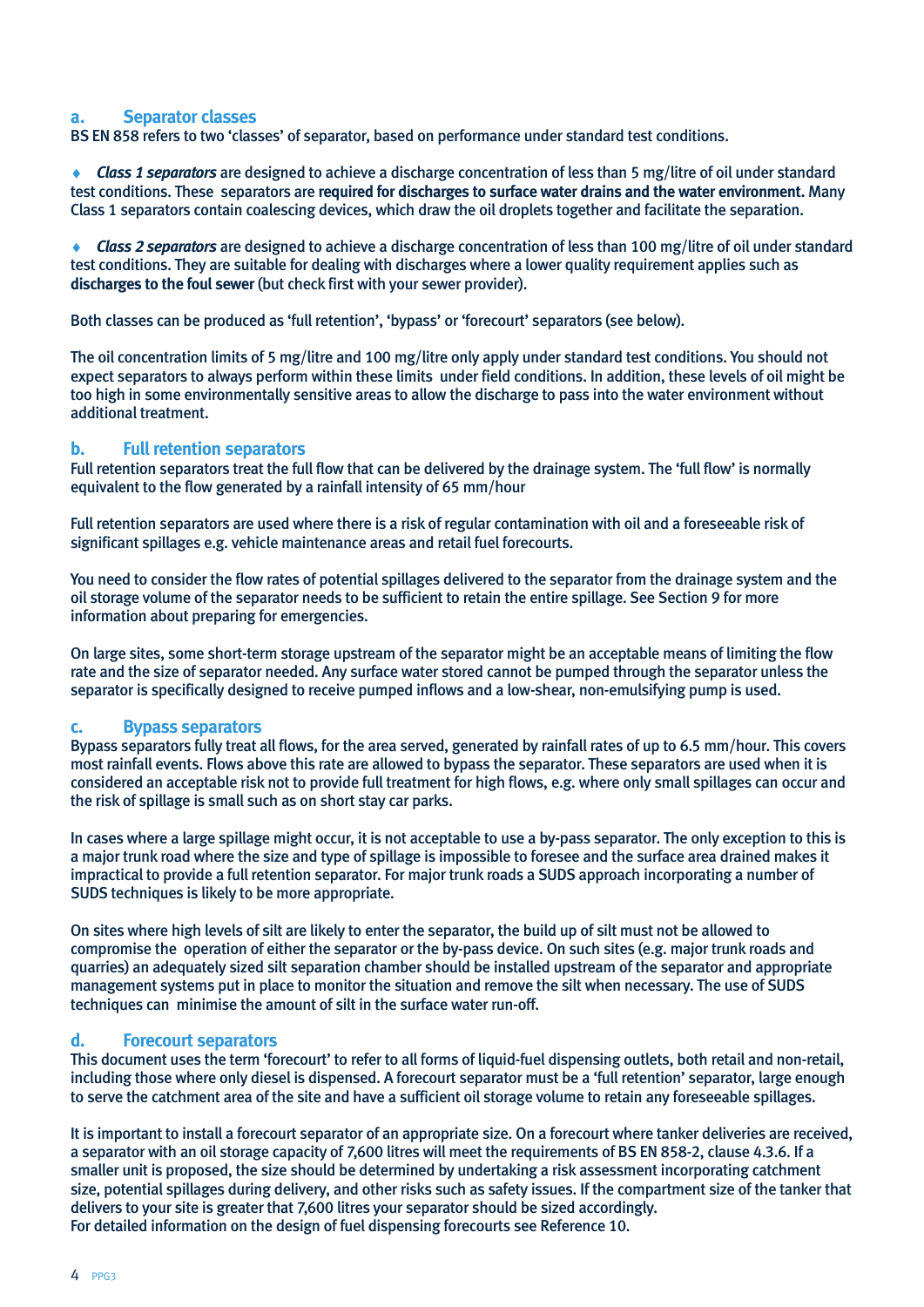# **4. Separator size**

#### **a. Nominal size**

Separators are tested in accordance with the standard test procedure in the European Standard. Each separator is allocated a nominal size (NS) on the basis of the test results. Full retention and bypass separators are referred to as NS and NSB, respectively.

The nominal size of a full retention separator that is required for a catchment area (A) is obtained using the following formula:

$$
NS = 0.018 \times A \text{ (in m}^2\text{)}
$$

For a bypass separator, the formula is:

 $NSB = 0.0018 \times A (in m<sup>2</sup>)$ 

In addition, capacity for silt storage (C) must be provided for all separators – either as an integral part of the separator or as a separate upstream unit – according to the following:

C (in litres) = NS x 100 *or* C (in litres) = NSB x 100

Silt capacity for a bypass separator must be provided either upstream of the separator or in the bypass weir chamber, and not in the main oil separating chamber.

Separators must be designed such that when the silt chamber or silt area of the separator is full of silt, this will not affect the operation of the separator, the skim pipe or the by-pass device.

#### **b. Oil storage capacity**

The oil storage capacity is defined as the volume of separated oil that can be stored in the separator without any of the stored oil entering the inlet or outlet of the separator. The oil storage volume (V) is given by the following:

V (in litres) = 
$$
NS \times 10
$$
 or V (in litres) =  $NSB \times 15$ 

On sites where significant oil spillages are foreseeable, make sure the oil storage capacity is sufficient to retain any such spillage and a separator larger than that identified in Section 4a may be required.

#### **c. Minimum size**

The minimum working capacity (which excludes any provision for silt deposition) of a separator should be 1,000 litres; though for forecourts, it is likely that risk assessment will indicate the need for a larger separator. For bypass separators, the minimum capacity is defined as the working capacity of the oil separating chamber only.

### **5. Closure devices and alarms**

#### **a. Closure devices**

If too much oil is allowed to accumulate inside a separator, it will not work effectively and oil will escape. To avoid this, full retention separators must be provided with an automatic closure device that will prevent flow passing through the separator when the quantity of oil in the separator exceeds the oil storage volume (V).

Also, during emptying or maintenance the separator should be isolated to prevent the escape of waste oil. Open all isolation valves when the operation is complete.

Do not fit automatic closure devices to bypass separators unless they have been designed specifically to operate on such separators.

If the automatic closure device is activated the operator should be alerted by a high level alarm so that immediate maintenance can be carried out.

#### **b. Automatic Warning Devices/Alarm systems**

Separators must be provided with a robust device to provide visual and audible warning (if necessary to a remotely located supervisory point) when the level of oil reaches 90 per cent of the oil storage volume (V) under static liquid level conditions. This automatic warning device indicates that the separator is in need of immediate emptying for it to continue to work effectively.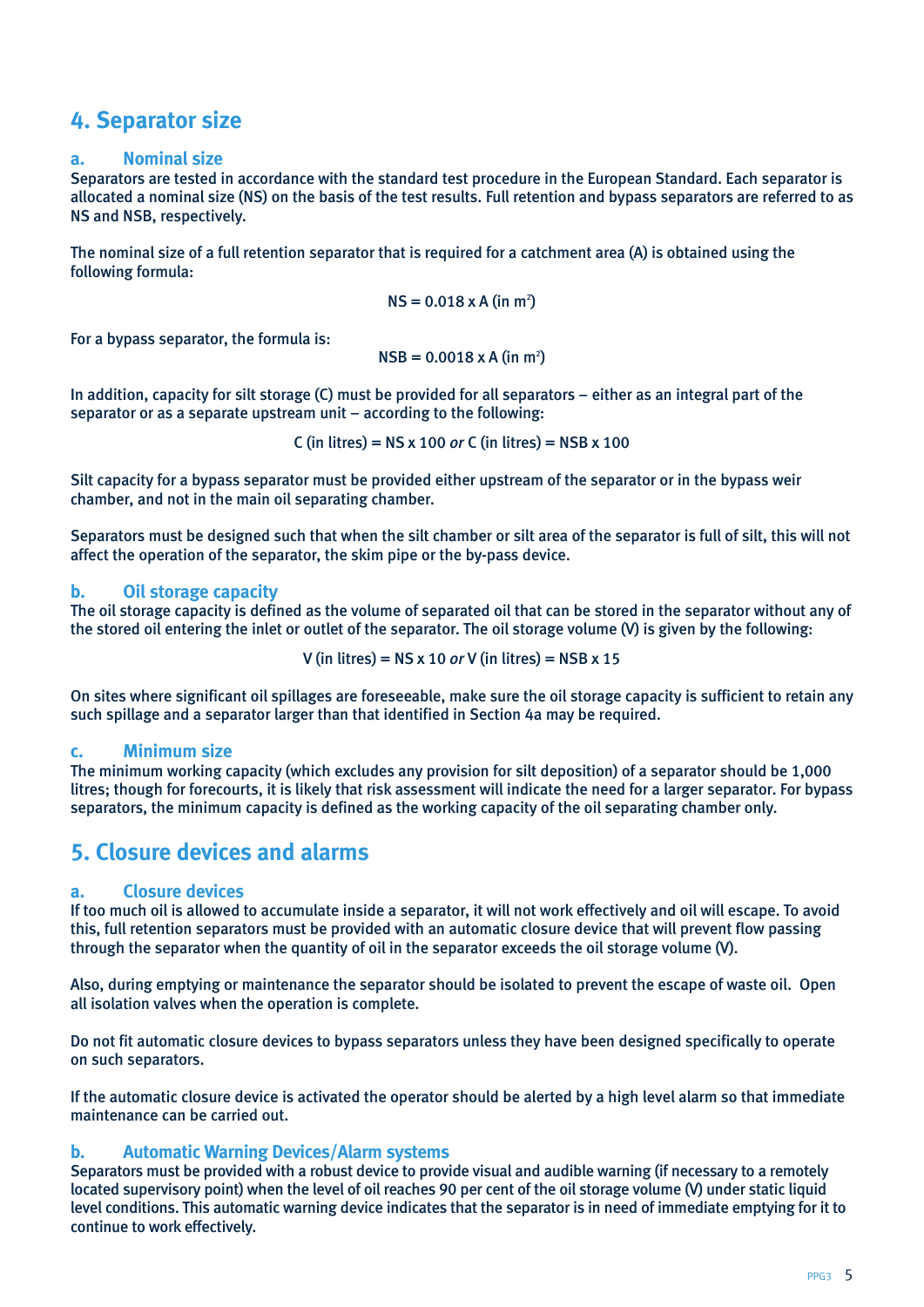Also, as the build up of silt will prevent the separator from working effectively, we recommend that you install a silt level alarm or another suitable device in your separator to alert you to the build-up of excessive levels of silt. In many cases, oil and silt alarms can be fitted to an existing separator. Silt alarms are most useful on those sites where high volumes of silt are likely to enter the separator, such as quarries, builder's yards and major trunk roads.

Further equipment can be fitted to the separator, alongside a closure device and warning device, to alert the site operator to the routine maintenance requirements of the separator. This equipment might, for example, indicate when the next inspection is due and such 'separator management systems' will ensure that the separator continues to receive the appropriate level of attention.

Any electrical device used within a separator or used to monitor sensors placed within a separator must be intrinsically safe and certified to a suitable explosion protection standard. The location of the monitoring device, such as the alarm or 'separator management system' control panel, must be located within a safe area and conform to the requirements of BS EN 60079-10. For this reason it is important to always use qualified technicians who are familiar with the installation, calibration and servicing of intrinsically safe equipment. Regular maintenance and testing of equipment is essential.

# **6. Installation and labelling**

#### **a. Installation**

Any clean water should be discharged downstream of the separator. If any clean water is drained through your separator, you will need to consider this extra water volume when selecting the separator type and size.

If the discharge for the separator is subject to the controls of a permit to discharge granted by us, a sampling chamber will be required downstream of the separator, to allow representative samples to be taken.

Provide separators with sufficient access points to allow for the inspection and cleaning of all internal chambers. Keep access to the separator clear and do not use this area for storage.

If the separator is installed to retain flammable liquids, provide appropriate ventilation.

#### **b. Labelling**

Provide separators with a visible and durable label that can be read after installation and which contains the following information:

- ♦ manufacturer's reference number and ♦ oil storage capacity vear of manufacture  $\bullet$  volume of separator
- 
- ♦ bypass/full retention ♦ silt storage capacity unique identifier for the design of separator (name or number)
- 
- 
- 
- $\triangle$  depth of oil storage
- $\bullet$  class of separator  $\bullet$   $\bullet$  closure device details.
- nominal size

Mark the position of all separators clearly on all drainage plans and identify the separator on the ground by marking the manhole cover 'Separator'.

### **7. Maintenance and use**

To prevent pollution and minimise your costs, you need to manage your separator effectively. To make this easy, all parts of the separator that have to be regularly maintained must be accessible at all times.

Every six months, or in accordance with manufacturer's instructions, experienced personnel should:

- Physically inspect the integrity of the separator and all mechanical parts
- ♦ Assess the depth of accumulated oil and silt
- Service all electrical equipment such as alarms and separator management systems
- Check the condition of any coalescing device and replace it if necessary

Some heavily used or high-risk sites might require more frequent inspections.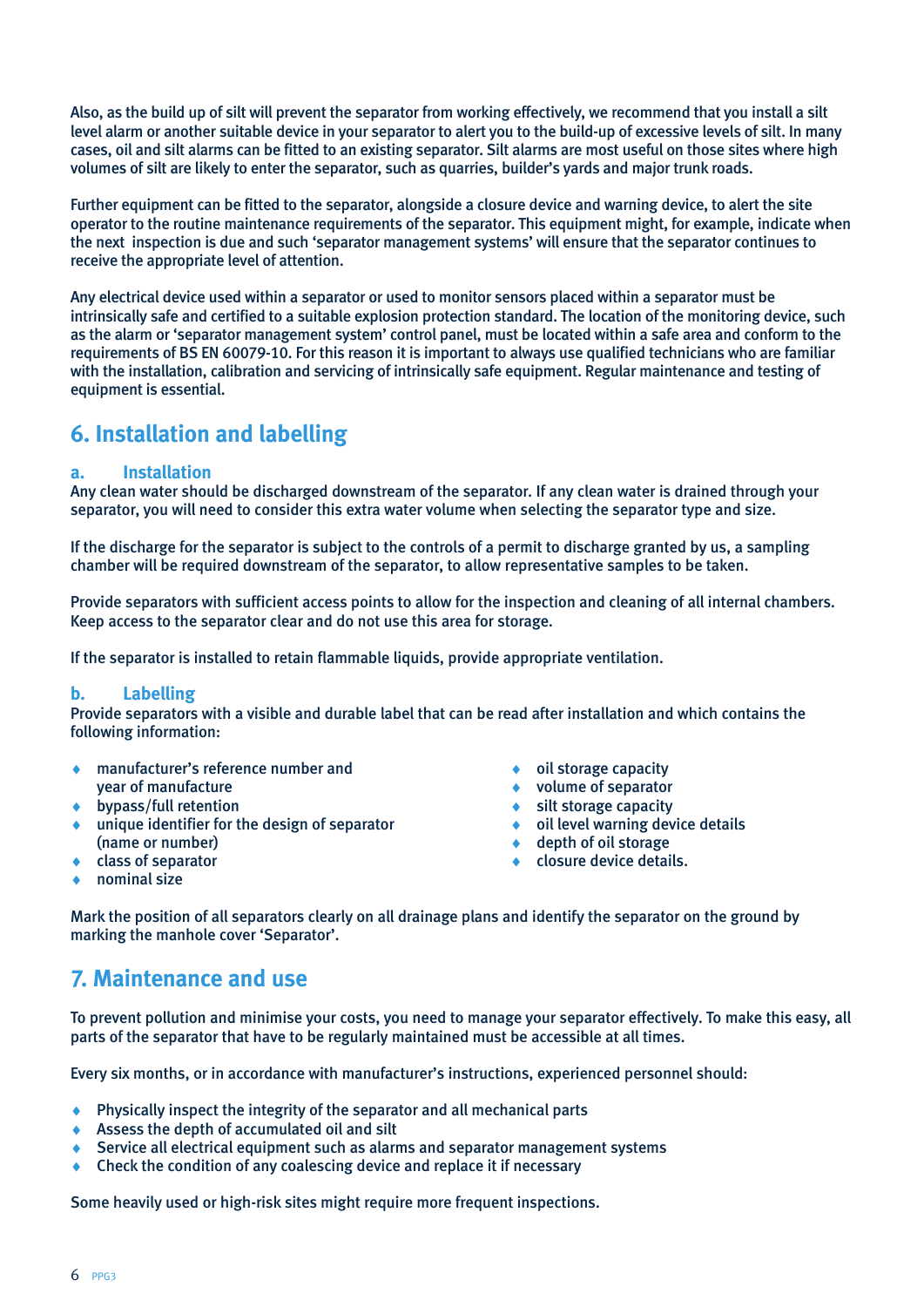Keep a detailed log of when the separator is inspected, maintained, emptied and serviced. Also record specific events relating to the separator system such as cleaning, repairs, accidents and incidents.

All sites should empty their separator as soon as a significant quantity of oil and/or silt has built up. The retained waste, including the silt, must be removed and the separator must be refilled with clean water before being put back in to service to prevent damage and to prevent oil passing through it. In addition to normal emptying of the separator, it will also need to be emptied right away if oil or silt levels exceed 90 per cent of the storage volume of the separator and the alarm is activated (see Section 5b). When the oil or silt reaches this level or after a spillage, employ a registered waste removal company to empty the separator (see Section 8 for information about waste management). For all waste removal operations you must make sure that the waste removal company has experience in emptying separators and that they do not allow any of the contents to escape from the outlet during emptying.

Every five years it is recommended that separators be emptied and given a general inspection to test the integrity and performance of the system. The separator must be refilled with clean water following such an inspection.

Information on separator maintenance is in Part 2 of the European Standard (Reference 5).

### **8. Waste management**

All waste must be handled, stored and disposed of correctly to avoid pollution. Waste oil is designated as hazardous/special waste and as a waste producer and holder, you are responsible for complying with the Hazardous Waste (England and Wales) Regulations 2005, the Special Waste Amendment (Scotland) Regulations 2004, or the Hazardous Waste (Northern Ireland) Regulations 2005 (see Reference 11).

You may need to register as a producer of hazardous/special waste, and you should refer to our websites for guidance. You must follow the Duty of Care Code of Practice (Reference 6) which requires you to make sure that the waste oil:

- does not escape from your control
- is transferred only to a registered waste carrier to be sent for recycling or disposal at a suitably licensed facility
- is accompanied by an appropriate transfer note with a full written description of the waste

Detailed guidance on how to comply with the regulations governing waste handling, storage and disposal is given in Reference 6. The detail of the Regulations themselves is in Reference 11.

The NetRegs website (www.netregs.gov.uk) provides information on waste legislation and how you can comply with it. In addition, you can contact our local office for advice or visit the waste sections of our websites.

# **9. Emergencies**

Draw up a Pollution Incident Response Plan (PIRP) that includes all oil separators. Reference 7 offers advice on how to produce or update such a plan. Keep a spill kit on site.

Do not use a separator as the primary method of containing a large oil spill from above ground oil storage; this should be protected by a secondary containment system (see Reference 8 for details).

We recommend that all oil deliveries to the site be supervised.

Notify us immediately in the event of an emergency using the emergency hotline number 0800 80 70 60.